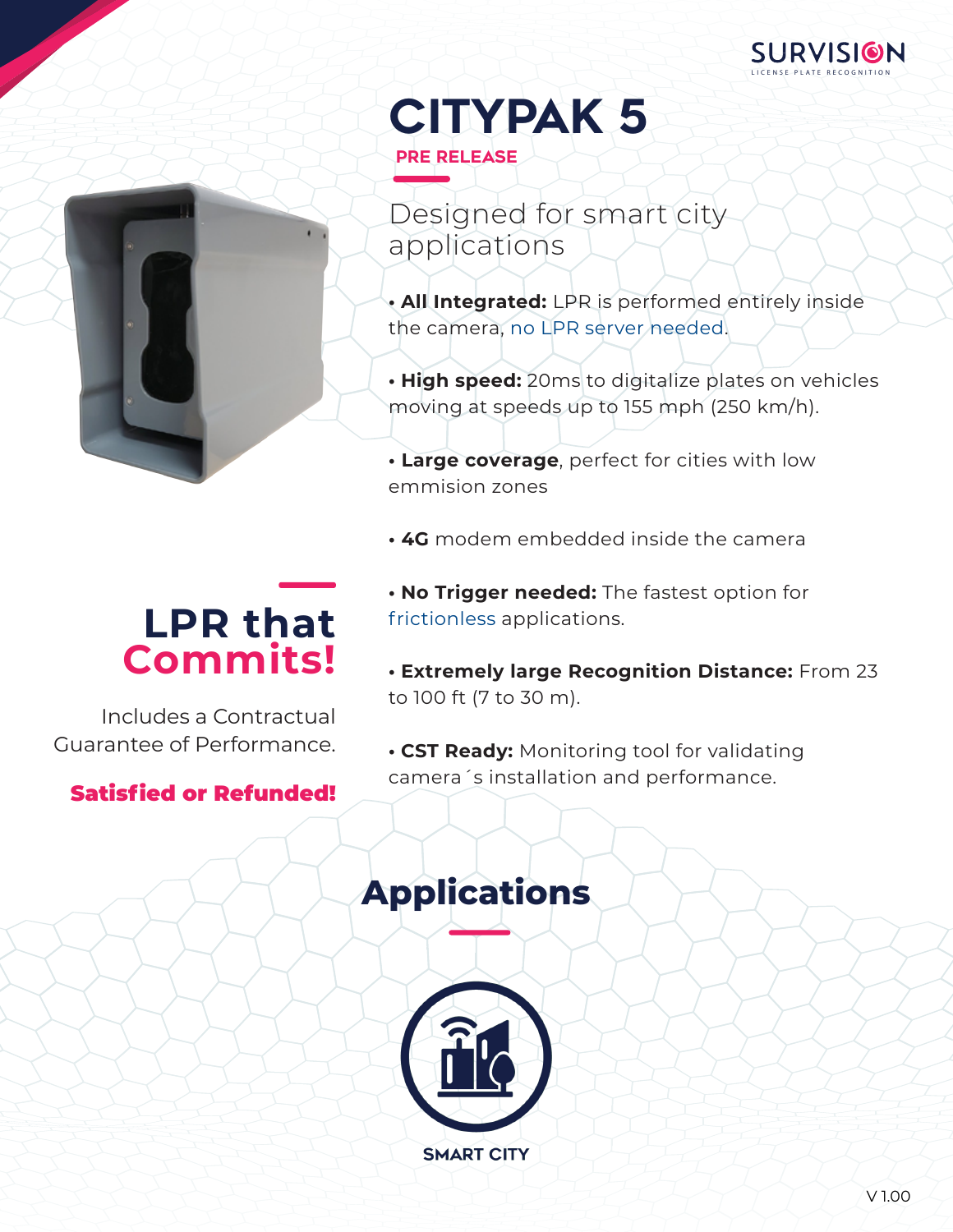

#### LICENSE PLATE RECOGNITION

| <b>Recognition distance</b>                     | From 23 to 100 ft (7 to 30 m).                                                                     |
|-------------------------------------------------|----------------------------------------------------------------------------------------------------|
| <b>Coverage width</b>                           | Up to 23 ft $(7 \text{ m})$                                                                        |
| <b>Recognition Engine</b>                       | SURVISION REALTIME EMDEDDED AI ENGINE (SREIE)                                                      |
| <b>Recognition framerate</b>                    | 60 fps                                                                                             |
| <b>Recognition direction</b>                    | Both (Rear and Front)                                                                              |
| <b>Recognition DGPR (Dangerous Goods Plate)</b> | Yes                                                                                                |
| <b>Max vehicle speed</b>                        | 155 mph (250 km/h)                                                                                 |
| <b>Triggering</b>                               | Free Running (no trigger) - Software Trigger - Hardware Trigger                                    |
| <b>Confidence Ratio</b>                         | Yes                                                                                                |
| <b>Plate FingerPrint</b>                        | Yes                                                                                                |
| <b>Recognition JPEG</b>                         | Yes (4 different formats), settable quality                                                        |
| <b>Square plate formats supported</b>           | Yes                                                                                                |
| <b>Countries supported</b>                      | All countries supported supplied at once<br>(contact sales@survisiongroup.com for up-to-date list) |
| Other data supplied                             | Coordinates of the plate, Direction, Country, Juridication, Type                                   |
| <b>Realtime video flow</b>                      | Yes                                                                                                |

#### VIDEO AND ILLUMINATION FEATURES

| <b>Lighting</b>           | 8 strong power pulsed IR                  |
|---------------------------|-------------------------------------------|
| <b>CMOS</b>               | FHD 2 MPixels                             |
| <b>Compression</b>        | H <sub>264</sub>                          |
| <b>Transport Protocol</b> | <b>RTSP</b>                               |
| <b>Available settings</b> | Display framerate (up to 30 fps), Bitrate |

#### ELECTRICAL CHARACTERISTICS

| Average 15W, max 20W<br><b>Power Consumption</b> |  |
|--------------------------------------------------|--|

#### MECHANICAL CHARACTERISTICS

| Weight                                   | $2.5$ kg                                                       |
|------------------------------------------|----------------------------------------------------------------|
| <b>Dimension (LxWxH)</b>                 | $5.12 \times 9 \times 2.76$ in $(130 \times 230 \times 70$ mm) |
| <b>Material</b>                          | Aluminium                                                      |
| <b>Coating</b>                           | Epoxy painting RAL 7031                                        |
| <b>Water&amp;Dust protection</b>         | <b>IP67</b>                                                    |
| <b>Connectors</b>                        | Amphenol RJ45 + Amphenol DB10 LTW                              |
| <b>Operating and storage temperature</b> | From -40 °F to +131 °F (-40 °C to +55 °C)                      |